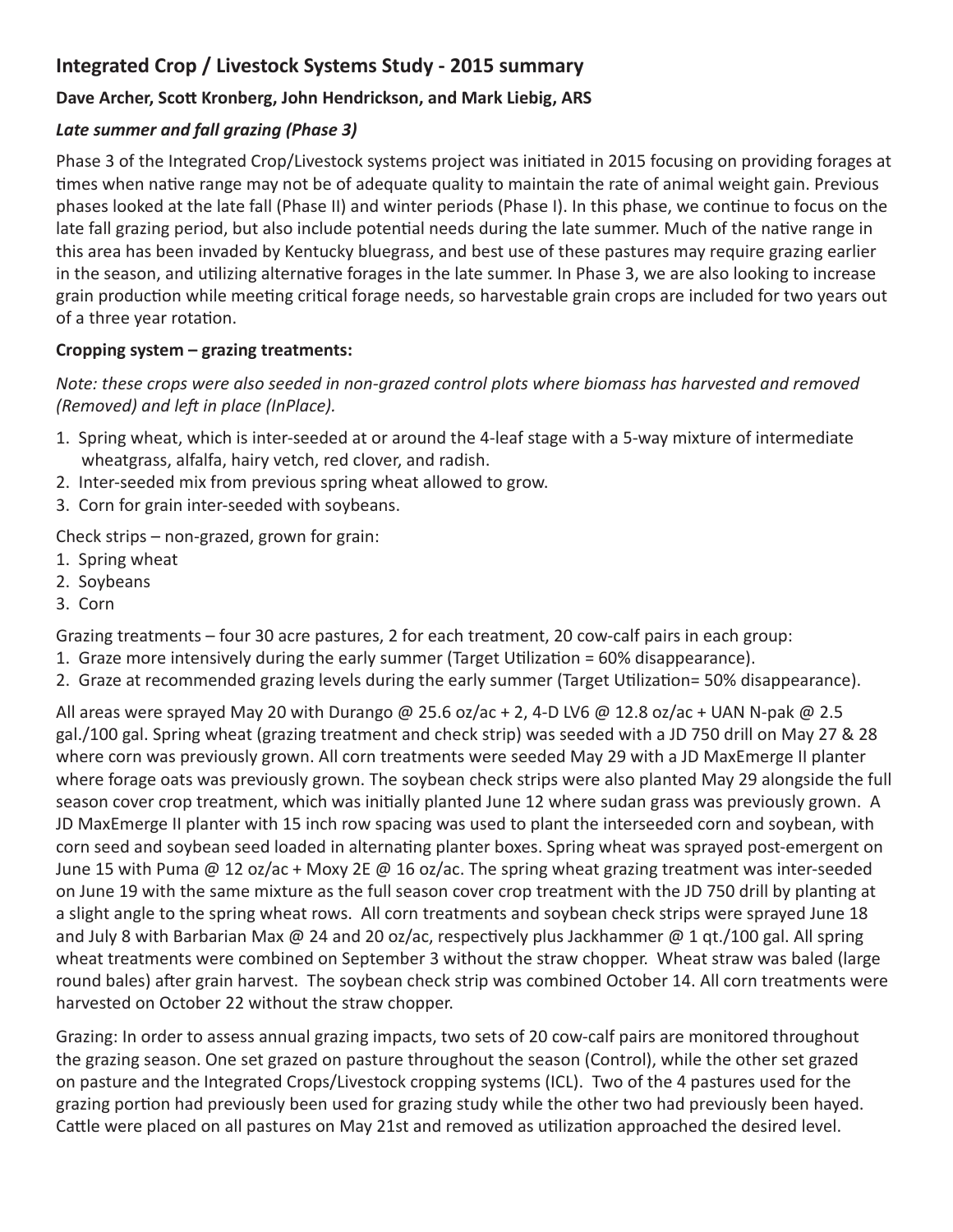Utilization was 48% and 59% on the Control and ICL pastures respectively which was close to the 50 and 60% desired in the study. The Control pastures averaged 38 grazing days by a cow-calf pair per acre while the ICL pastures average 48 grazing days per acre. Previously hayed pastures had 10 additional grazing days compared to previously grazed pastures. Beginning on August 18, the ICL herd was placed on the inter-seeded mixture (intermediate wheatgrass, alfalfa, hairy vetch, radish and red clover) portion of the ICL crop system and the Control herds were moved to other native range pastures. The 3.5 acre portion of the ICL was grazed for an average of 18 days resulting in almost 103 grazing days per acre on the cover crop mixture. Beginning on November 11, 2015, the ICL herd grazed the corn/soybean interseeded areas, which had been harvested for grain. These were grazed for 17 days or 97 grazing days per acre. Wheat straw bales had been injected with a molasses-based supplement and we planned to graze these bales after the corn/soybean. However, the cows were only on the wheat straw bales for 3 days since they would not eat the bales. This was likely due to the molasses leaking out of the bottom of the bales.

| Crop               | Cultivar or    | Planting | Planting rate   | Fertilizer           | Harvest/ |
|--------------------|----------------|----------|-----------------|----------------------|----------|
|                    | type           |          |                 |                      | Grazing  |
| Spring wheat       | Glenn          | 5/27/15  | $100$ lb/ac     | Urea - 30 lb $N/ac$  | 9/3/15   |
|                    |                |          |                 | MAP - 30 lb mat/ac   |          |
| Cover crop mix:    |                | 6/19/15  | $34$ lb/ac      | None                 |          |
| Intermediate       | Manifest       |          |                 |                      |          |
| wheatgrass         |                |          |                 |                      |          |
| Alfalfa            | Vernal         |          |                 |                      |          |
| Red clover         | common         |          |                 |                      |          |
| Hairy vetch        | Haymaker       |          |                 |                      |          |
| Radish             | Daikon         |          |                 |                      |          |
| Initial cover crop | As above       | 6/12/15  | $34$ lb/ac      | None                 |          |
| strip              |                |          |                 |                      |          |
| Com                | Pioneer        | 5/29/15  | $24,500$ plt/ac | Urea 40 lb N/ac      | 10/22/15 |
|                    | <b>P8107HR</b> |          |                 | $MAP - 30 lb$ mat/ac |          |
| Interseeded w/     | Pioneer        | 5/29/15  |                 |                      |          |
| Soybeans           | 90Y50          |          |                 |                      |          |
| Check strips       |                |          |                 |                      |          |
| Spring wheat       | Glenn          | 5/28/15  | 90 lb/ac        | Urea - 30 lb N/ac    | 9/3/15   |
|                    |                |          |                 | $MAP - 30 lb$ mat/ac |          |
| Soybeans           | Pioneer        | 5/29/15  | 170,000 plt/ac  | None                 | 10/14/15 |
|                    | 90Y50          |          |                 |                      |          |
| Corn               | Pioneer        | 5/29/15  | $24,500$ plt/ac | Urea 40 lb N/ac      | 10/22/15 |
|                    | <b>P8107HR</b> |          |                 | $MAP - 30 lb$ mat/ac |          |

Table 1. Crop parameters for 2015.